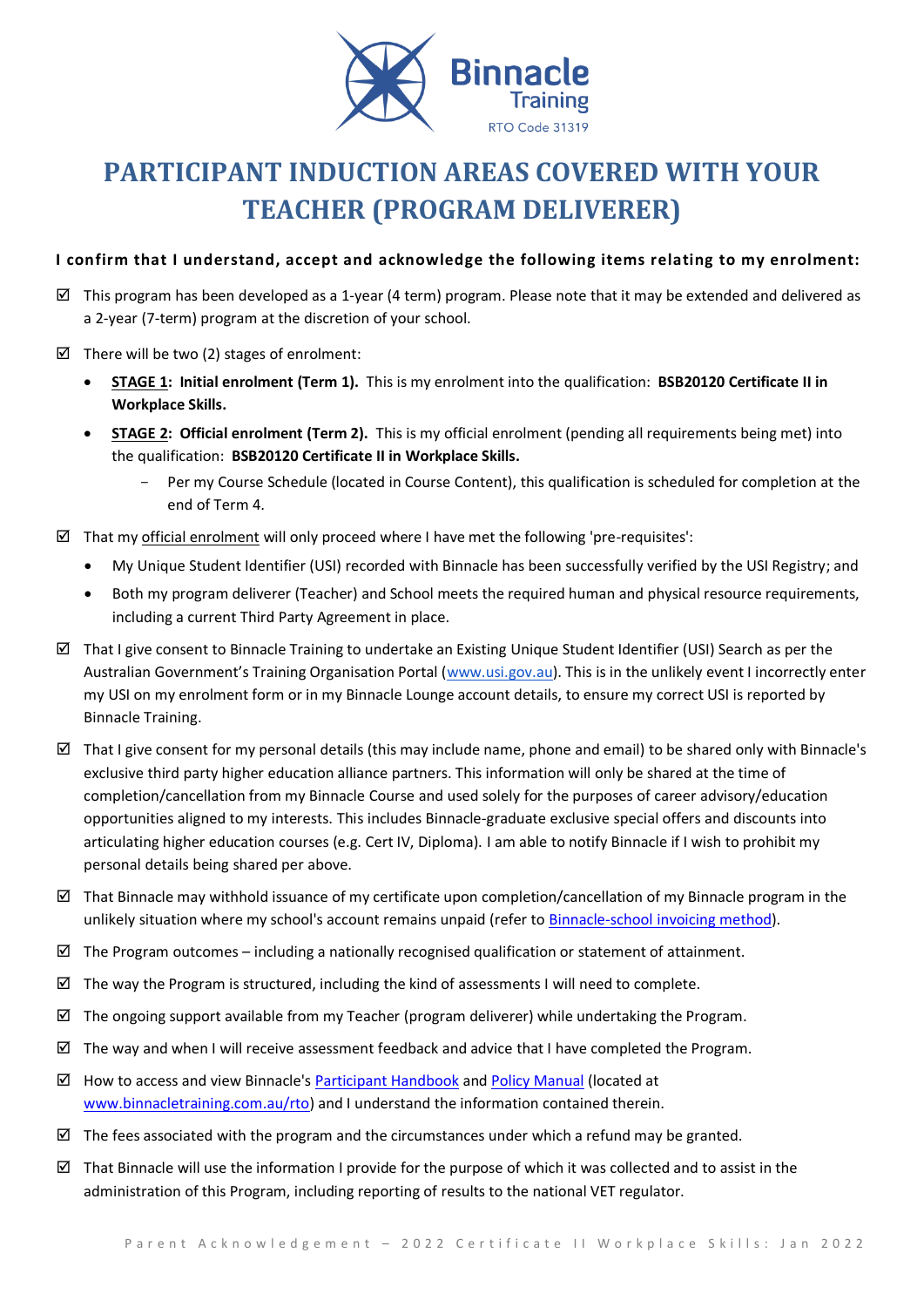

- That I consent to the potential use of my image for marketing purposes (e.g. website, brochures, social media). I acknowledge Binnacle will always endeavour to contact me (via my program deliverer) to re-confirm my acceptance prior to publishing.
- $\boxtimes$  That I can access my own records provided to Binnacle at any time by contacting Binnacle administration.
- $\boxtimes$  That I am responsible for any personal injuries sustained during the program.
- That I am able to apply (by notifying my teacher) for Recognition of Prior Learning (RPL) if I feel I already demonstrate competence in one or more areas within this program.
- That if I enter a course that has already commenced, I may not have the opportunity to complete the full qualification and may only receive a Statement of Attainment for the competencies achieved.

## **PRIVACY NOTICE**

## **Why we collect your personal information**

As a Registered Training Organisation (RTO), we collect your personal information so we can process and manage your enrolment in a Vocational Education and Training (VET) course with us.

## **How we use your personal information**

We use your personal information to enable us to deliver VET courses to you, and otherwise, as needed, to comply with our obligations as an RTO.

## **How we disclose your personal information**

We are required by law (under the *National Vocational Education and Training Regulator Act 2011* (Cth) (NVETR Act)) to disclose the personal information we collect about you to the National VET Data Collection kept by the National Centre for Vocational Education Research Ltd (NCVER). The NCVER is responsible for collecting, managing, analysing and communicating research and statistics about the Australian VET sector.

We are also authorised by law (under the NVETR Act) to disclose your personal information to the relevant state or territory training authority.

## **How the NCVER and other bodies handle your personal information**

The NCVER will collect, hold, use and disclose your personal information in accordance with the law, including the *Privacy Act 1988* (Cth) (Privacy Act) and the NVETR Act. Your personal information may be used and disclosed by NCVER for purposes that include populating authenticated VET transcripts; administration of VET; facilitation of statistics and research relating to education, including surveys and data linkage; and understanding the VET market.

The NCVER is authorised to disclose information to the Australian Government Department of Education, Skills and Employment (DESE), Commonwealth authorities, State and Territory authorities (other than registered training organisations) that deal with matters relating to VET and VET regulators for the purposes of those bodies, including to enable:

- administration of VET, including program administration, regulation, monitoring and evaluation;
- facilitation of statistics and research relating to education, including surveys and data linkage; and
- understanding how the VET market operates, for policy, workforce planning and consumer information.

The NCVER may also disclose personal information to persons engaged by NCVER to conduct research on NCVER's behalf.

The NCVER does not intend to disclose your personal information to any overseas recipients.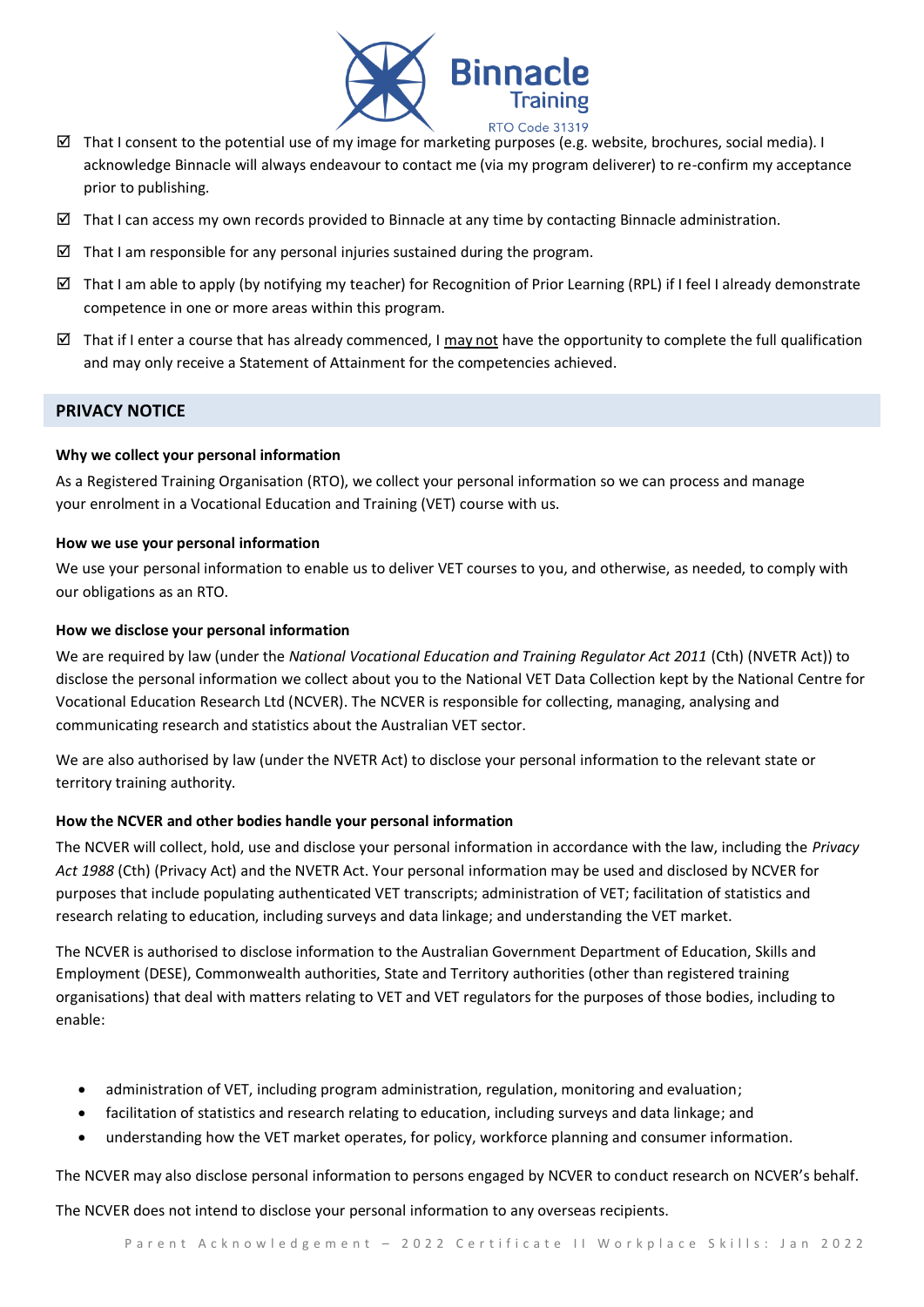

For more information about how the NCVER will handle your personal information please refer to the NCVER's Privacy Policy a[t www.ncver.edu.au/privacy.](http://www.ncver.edu.au/privacy)

If you would like to seek access to or correct your information, in the first instance, please contact your RTO using the contact details listed below.

DESE is authorised by law, including the Privacy Act and the NVETR Act, to collect, use and disclose your personal information to fulfil specified functions and activities. For more information about how the DESE will handle your personal information, please refer to the DESE VET Privacy Notice at [https://www.dese.gov.au/national-vet-data/vet-privacy](https://www.dese.gov.au/national-vet-data/vet-privacy-notice)[notice.](https://www.dese.gov.au/national-vet-data/vet-privacy-notice)

# **Surveys**

You may receive a student survey which may be run by a government department or an NCVER employee, agent, thirdparty contractor or another authorised agency. Please note you may opt out of the survey at the time of being contacted.

# **Contact information**

At any time, you may contact Binnacle Training to:

- request access to your personal information;
- correct your personal information;
- make a complaint about how your personal information has been handled; and
- ask a question about this Privacy Notice.

## **BINNACLE TRAINING CONTACT DETAILS**

Email: [admin@binnacletraining.com.au](mailto:admin@binnacletraining.com.au)

Phone: 1300 303 715

To access Binnacle Training's Privacy Policy – Website visit [www.binnacletraining.com.au/privacy](http://www.binnacletraining.com.au/privacy)

To access Binnacle Training's Privacy and Personal Information Policy - visit <http://www.binnacletraining.com.au/rto> (Select: Policy Manual)

# **SERVICE AGREEMENT**

# **Responsibilities of Binnacle, as the Registered Training Organisation (RTO):**

- Provide training that responds to the learning needs of all students and is relevant to the training program.
- Provide assessment that is flexible and fair, which meets the assessment criteria of the national training package.
- Identify and provide language, literacy and numeracy support to students as required.
- Recognise qualifications and statements of attainment that a student may present that has been issued by another RTO.
- Provide all training and assessment once a student enrols and commences in their training program. See [Participant](http://www.binnacletraining.com.au/rto.php)  [Handbook](http://www.binnacletraining.com.au/rto.php) for further details.
- Consult with students and employers to gauge their satisfaction with services.
- Uphold our fees and refund policy and all other policies and procedures as outlined in the Binnacle [Policy Manual.](http://www.binnacletraining.com.au/rto.php)